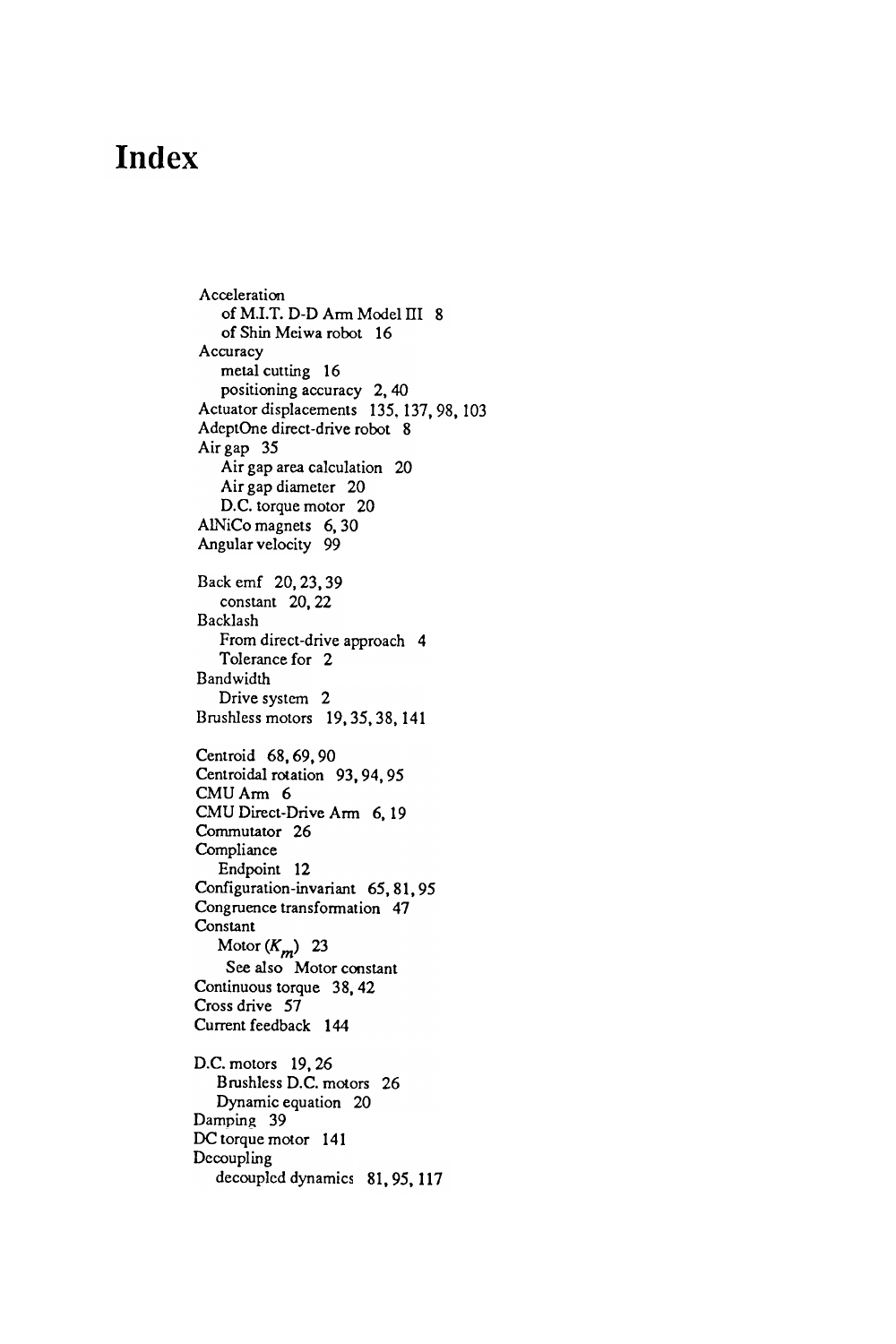decoupled inertia matrix 65, 74 Deflections 2 Direct current motors 19 Direct-drive 3, 125 joint construction 3 Direction cosines 74 Disturbance 40 Drive amplifiers 12 Driving amplifiers 143 Dynamic complexity 64 Efficiency 48, 57 as an advantage of D.C. torque motors 26 of electrical-mechanical power transduction 23 See also Motor constant End point force 47, 52 Encrgy product magnetic 6, 30 Equivalcnt torques 47 Five-bar-link mechanism 48, 52, 117 Force control 3 Force ellipsoid 48 Friction From reducers in electro-mechanical drives 3 From direct-drive approach 4 of gearing mechanism 42 See also Gearing Gearing 42 gear 40 gear ratio in dynamic equation 41 in Electro-mechanical drives 2 reducer 12 See also Deflections Generalized coordinates 98 Gravity load 6 I Iigh speed manipulation 3 Inductance 25 Inertia torque 65 Inertial reference frame 68, 71, 90 Interactive inertia torque 65 Invariance 117 invariant inertia matrix 66Jacobian matrix 47 Joint c Joint t 5 Kinct  $\cdot$  cutting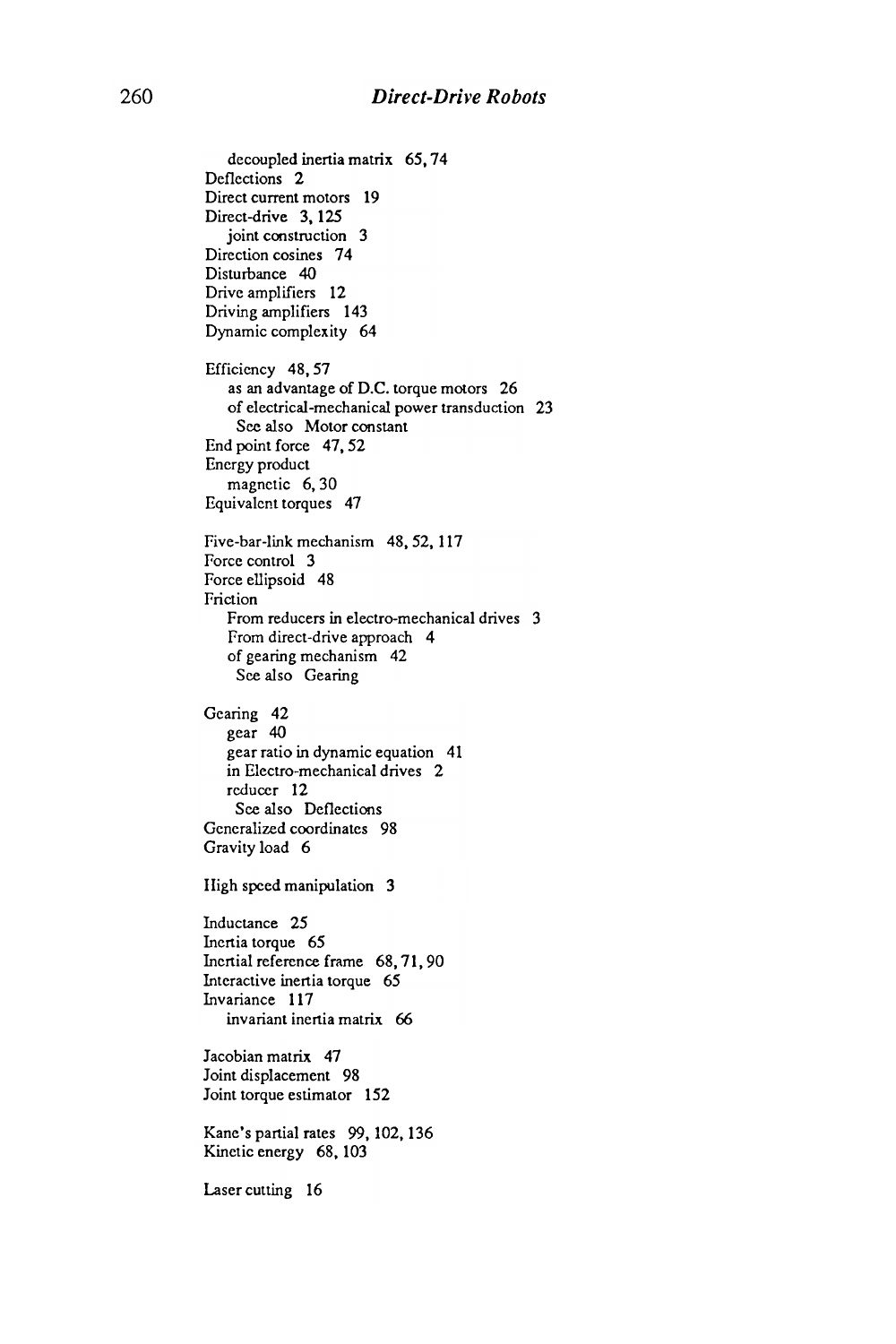Linear velocity 68, 102 Loop gain 40, 40 Servo system 2 M.I.T. Direct-Drive Arm 141 Model I 6 Model II 8  $Model III 8$ Model IV 8 Manipulator control 63 Manipulator inertia matrix 65, 68 Mass properties 107, 117 Mean power dissipation 55 ratio 48, 55 Moment of inertia 41 Motor constant 45, 52 and radially directed flux 35 and characteristics curve 23 of the Motometics MEGATORQUE motor 35 Nonlinear velocity torques 65 Open kinematic chain 66, 75, 81 Overheat 42 overheating 45 Parallel drive mechanism 48, 52, 57, 117 Parallelogram mechanism 12 Payload 38 Phase currents 52, 151 Poles 30 Position vector 73, 75, 114 Positioning error 12 Power 2, 25, 47, 55 as a performance standard 22 of variable reluctance vs . brushless motors 38 Power dissipation 45 Principal axes 48 Principal directions 86 Rare-earth-cobalt permanent magnet 141 Reaction torque 48, 52, 93 Relocation of actuators 98 Repeatability 16 Resolution Sensor 16 Rotation matrix 73 Rotor length 20 and air gap area calculation 20 and output torque calculation 20 See also Air gap area calculation Samarium-Cobalt magnets 6, 12, 30 SCARA robots 8 Serial drive